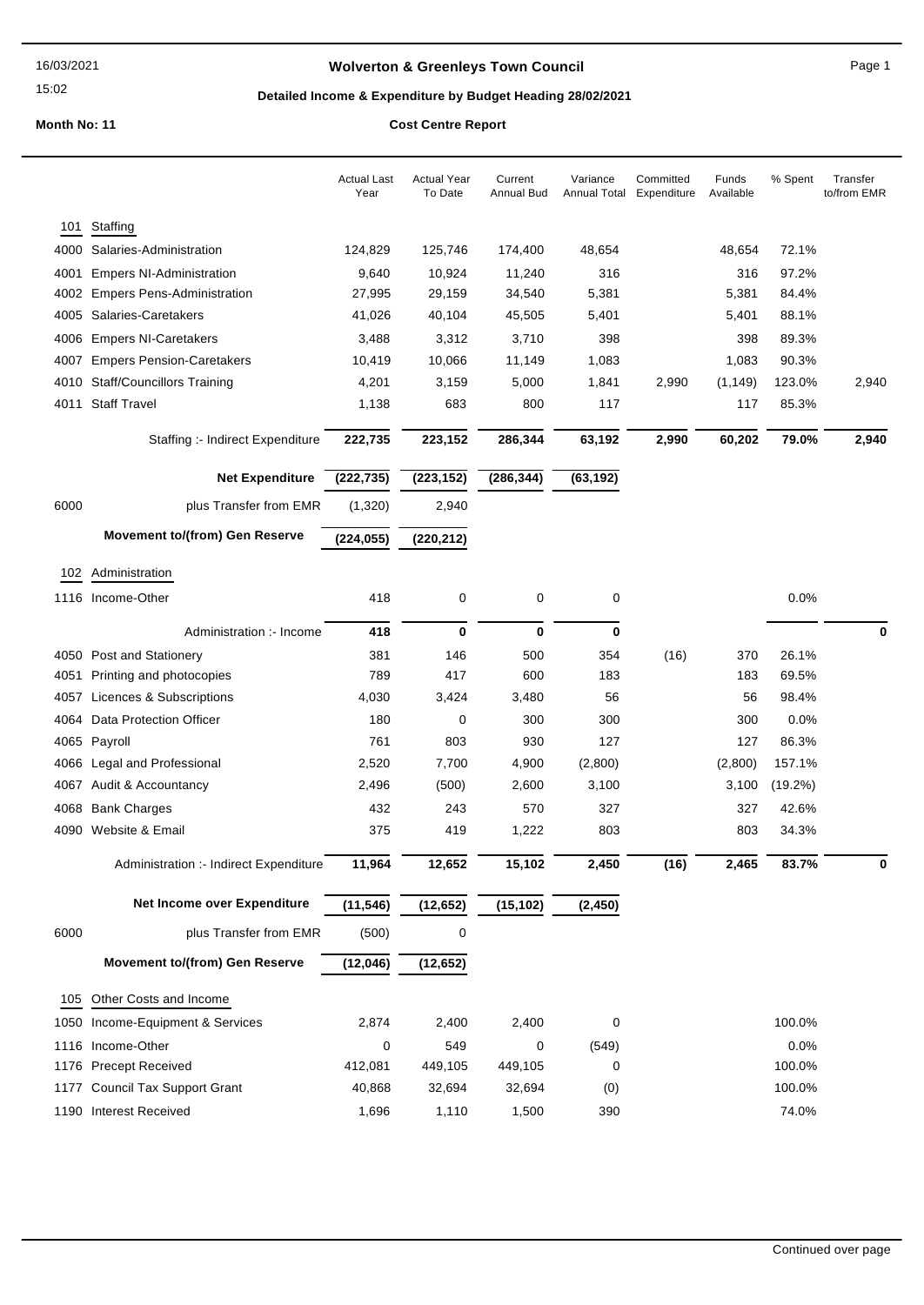#### 16/03/2021

15:02

## **Wolverton & Greenleys Town Council** Magness Council Page 2

## **Detailed Income & Expenditure by Budget Heading 28/02/2021**

|          |                                            | <b>Actual Last</b><br>Year | <b>Actual Year</b><br>To Date | Current<br>Annual Bud | Variance<br>Annual Total | Committed<br>Expenditure | Funds<br>Available | % Spent | Transfer<br>to/from EMR |
|----------|--------------------------------------------|----------------------------|-------------------------------|-----------------------|--------------------------|--------------------------|--------------------|---------|-------------------------|
|          | 1191 Lamit Property Fund                   | 5,549                      | 4,100                         | 0                     | (4, 100)                 |                          |                    | 0.0%    |                         |
|          | Other Costs and Income :- Income           | 463,068                    | 489,959                       | 485,699               | (4, 260)                 |                          |                    | 100.9%  | 0                       |
|          | <b>Net Income</b>                          | 463,068                    | 489,959                       | 485,699               | (4, 260)                 |                          |                    |         |                         |
| 6000     | plus Transfer from EMR                     | (400)                      | 0                             |                       |                          |                          |                    |         |                         |
| 6001     | less Transfer to EMR                       | 665                        | 0                             |                       |                          |                          |                    |         |                         |
|          | <b>Movement to/(from) Gen Reserve</b>      | 462,003                    | 489,959                       |                       |                          |                          |                    |         |                         |
| 201      | Town Hall-Running                          |                            |                               |                       |                          |                          |                    |         |                         |
| 1000     | <b>Rent from Tenants</b>                   | 20,391                     | 18,632                        | 20,000                | 1,368                    |                          |                    | 93.2%   |                         |
| 1005     | Telephone/Photocopy Recharges              | 0                          | 0                             | 0                     | 0                        |                          |                    | 0.0%    |                         |
| 1007     | Internet recharges                         | 0                          | 0                             | 540                   | 540                      |                          |                    | 0.0%    |                         |
| 1010     | <b>Library Recharges</b>                   | 7,000                      | 7,000                         | 7,000                 | 0                        |                          |                    | 100.0%  |                         |
| 1110     | Income-Meeting Room                        | 1,000                      | 14                            | 1,000                 | 986                      |                          |                    | 1.4%    |                         |
| 1115     | Income-Photocopying                        | 339                        | 0                             | 300                   | 300                      |                          |                    | 0.0%    |                         |
|          | 1116 Income-Other                          | 2,067                      | 1,021                         | 1,600                 | 579                      |                          |                    | 63.8%   |                         |
|          | Town Hall-Running :- Income                | 30,798                     | 26,667                        | 30,440                | 3,773                    |                          |                    | 87.6%   | 0                       |
|          | 4058 IT Costs                              | 7,060                      | 7,806                         | 8,500                 | 694                      | 144                      | 550                | 93.5%   |                         |
|          | 4100 Rates                                 | 5,897                      | 5,993                         | 6,200                 | 207                      |                          | 207                | 96.7%   |                         |
|          | 4101 Water Charges                         | 398                        | 377                           | 400                   | 23                       |                          | 23                 | 94.4%   |                         |
| 4110 Gas |                                            | 2,373                      | 3,076                         | 2,000                 | (1,076)                  |                          | (1,076)            | 153.8%  |                         |
| 4111     | Electricity                                | 5,056                      | 1,538                         | 4,325                 | 2,787                    |                          | 2,787              | 35.6%   |                         |
|          | 4115 Telephone                             | 1,487                      | 13                            | 1,500                 | 1,487                    |                          | 1,487              | 0.9%    |                         |
| 4116     | Internet                                   | 651                        | 488                           | 630                   | 142                      |                          | 142                | 77.5%   |                         |
|          | 4120 Town Hall-Minor Expenses              | 1,058                      | 293                           | 1,500                 | 1,207                    | 66                       | 1,141              | 23.9%   |                         |
|          | 4125 Town Hall-Maintenance                 | 4,908                      | 2,409                         | 8,000                 | 5,591                    | 1,376                    | 4,215              | 47.3%   |                         |
|          | 4126 Cleaning                              | 4,610                      | 4,412                         | 7,000                 | 2,588                    | 3                        | 2,585              | 63.1%   |                         |
|          | 4128 Town Hall-Security                    | 2,117                      | 1,020                         | 1,700                 | 680                      |                          | 680                | 60.0%   |                         |
|          | 4140 PWLB-Repayments                       | 40,953                     | 40,953                        | 41,000                | 47                       |                          | 47                 | 99.9%   |                         |
| 4315     | Equipmt Purchase & Maint.                  | 1,146                      | 3,323                         | 3,500                 | 177                      |                          | 177                | 94.9%   |                         |
|          | Town Hall-Running :- Indirect Expenditure  | 77,715                     | 71,701                        | 86,255                | 14,554                   | 1,590                    | 12,964             | 85.0%   | $\mathbf 0$             |
|          | Net Income over Expenditure                | (46, 917)                  | (45, 035)                     | (55, 815)             | (10, 780)                |                          |                    |         |                         |
| 6000     | plus Transfer from EMR                     | 2,867                      | 0                             |                       |                          |                          |                    |         |                         |
|          | <b>Movement to/(from) Gen Reserve</b>      | (44, 050)                  | (45, 035)                     |                       |                          |                          |                    |         |                         |
| 202      | Town Hall-Projects                         |                            |                               |                       |                          |                          |                    |         |                         |
| 4315     | Equipmt Purchase & Maint.                  | 1,415                      | 0                             | 0                     | 0                        |                          | $\pmb{0}$          | 0.0%    |                         |
|          | Town Hall-Projects :- Indirect Expenditure | 1,415                      | 0                             | 0                     | 0                        | 0                        | 0                  |         | 0                       |
|          | <b>Net Expenditure</b>                     |                            | 0                             | $\bf{0}$              | 0                        |                          |                    |         |                         |
| 6000     | plus Transfer from EMR                     | (1, 415)<br>1,415          | 0                             |                       |                          |                          |                    |         |                         |
|          | <b>Movement to/(from) Gen Reserve</b>      | 0                          | 0                             |                       |                          |                          |                    |         |                         |
|          |                                            |                            |                               |                       |                          |                          |                    |         |                         |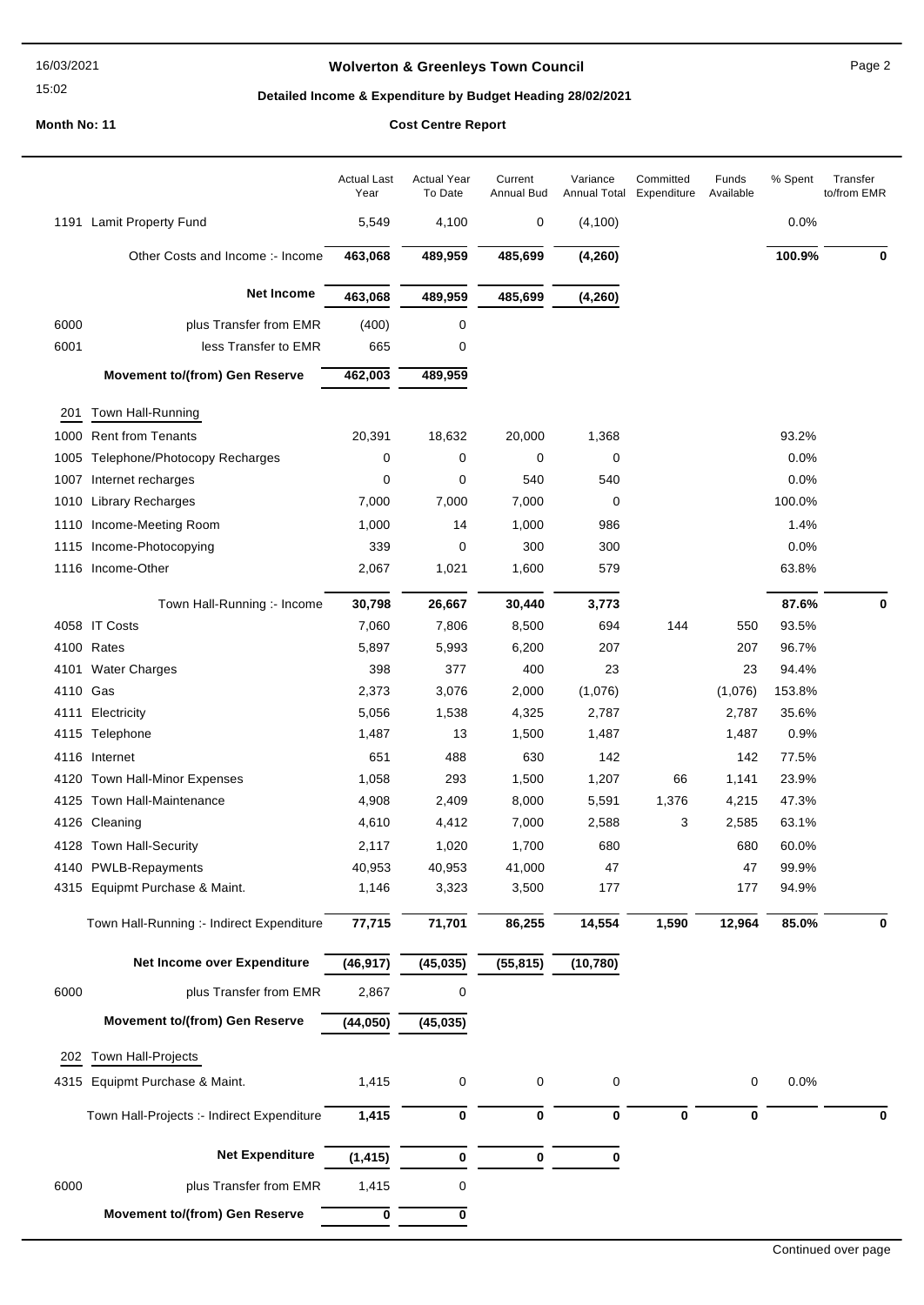## **Wolverton & Greenleys Town Council** Magness Council Page 3

## **Detailed Income & Expenditure by Budget Heading 28/02/2021**

|      |                                                 | <b>Actual Last</b><br>Year | <b>Actual Year</b><br>To Date | Current<br>Annual Bud | Variance<br>Annual Total | Committed<br>Expenditure | Funds<br>Available | % Spent | Transfer<br>to/from EMR |
|------|-------------------------------------------------|----------------------------|-------------------------------|-----------------------|--------------------------|--------------------------|--------------------|---------|-------------------------|
| 203  | <b>Leased Assets</b>                            |                            |                               |                       |                          |                          |                    |         |                         |
|      | 1116 Income-Other                               | 561                        | 0                             | 0                     | 0                        |                          |                    | 0.0%    |                         |
|      | Leased Assets :- Income                         | 561                        | 0                             | $\mathbf 0$           | $\bf{0}$                 |                          |                    |         | 0                       |
|      | 4152 Greenleys Depot                            | 3,712                      | 1,768                         | 3,500                 | 1,732                    | 535                      | 1,197              | 65.8%   |                         |
|      | 4153 Water Tower                                | 3,859                      | 126                           | 3,000                 | 2,874                    |                          | 2,874              | 4.2%    |                         |
|      | 4155 Urban Farm                                 | 1,403                      | 140                           | 500                   | 360                      |                          | 360                | 28.1%   |                         |
|      | Leased Assets :- Indirect Expenditure           | 8,975                      | 2,035                         | 7,000                 | 4,965                    | 535                      | 4,430              | 36.7%   | 0                       |
|      | Net Income over Expenditure                     | (8, 413)                   | (2,035)                       | (7,000)               | (4, 965)                 |                          |                    |         |                         |
| 210  | Allotments                                      |                            |                               |                       |                          |                          |                    |         |                         |
| 1020 | <b>Community Orchard</b>                        | 41                         | 47                            | 58                    | 11                       |                          |                    | 80.7%   |                         |
| 1021 | Hodge Furze                                     | 328                        | 51                            | 0                     | (51)                     |                          |                    | 0.0%    |                         |
| 1022 | Old Wolverton                                   | 903                        | 675                           | 706                   | 31                       |                          |                    | 95.7%   |                         |
|      | 1023 Stacey Hill                                | 4,372                      | 5,591                         | 5,809                 | 218                      |                          |                    | 96.3%   |                         |
|      | Allotments :- Income                            | 5,644                      | 6,364                         | 6,573                 | 209                      |                          |                    | 96.8%   | 0                       |
|      | 4379 New Projects                               | 12                         | 0                             | 0                     | 0                        |                          | 0                  | 0.0%    |                         |
|      | 4400 General Allotment Costs                    | 8,410                      | 404                           | 0                     | (404)                    |                          | (404)              | 0.0%    |                         |
| 4405 | <b>Stacey Hill Expenses</b>                     | 1,587                      | 1,794                         | 1,375                 | (419)                    | 20                       | (439)              | 131.9%  |                         |
|      | 4406 Hodge Furze                                | 3,663                      | 0                             | 0                     | 0                        |                          | 0                  | 0.0%    |                         |
| 4407 | Old Wolverton                                   | 848                        | 429                           | 490                   | 61                       |                          | 61                 | 87.5%   |                         |
| 4408 | <b>Orchard Allotments</b>                       | 175                        | 122                           | 350                   | 228                      |                          | 228                | 34.9%   |                         |
|      | Allotments :- Indirect Expenditure              | 14,694                     | 2,749                         | 2,215                 | (534)                    | 20                       | (554)              | 125.0%  | 0                       |
|      | Net Income over Expenditure                     | (9,050)                    | 3,615                         | 4,358                 | 743                      |                          |                    |         |                         |
| 6000 | plus Transfer from EMR                          | 12,055                     | 0                             |                       |                          |                          |                    |         |                         |
|      | <b>Movement to/(from) Gen Reserve</b>           | 3,005                      | 3,615                         |                       |                          |                          |                    |         |                         |
| 301  | <b>Community Grants</b>                         |                            |                               |                       |                          |                          |                    |         |                         |
|      | 1116 Income-Other                               | 83                         | 0                             | $\mathbf 0$           | $\mathbf 0$              |                          |                    | 0.0%    |                         |
|      | 1117 Income-Grants                              | 7,341                      | 30,004                        | 20,000                | (10,004)                 |                          |                    | 150.0%  | 19,000                  |
|      | Community Grants :- Income                      | 7,425                      | 30,004                        | 20,000                | (10,004)                 |                          |                    | 150.0%  | 19,000                  |
|      | 4200 Remembrance                                | 692                        | 38                            | 900                   | 862                      | 250                      | 612                | 32.0%   |                         |
|      | 4201 Grants                                     | 9,077                      | 9,540                         | 18,000                | 8,460                    | 4,406                    | 4,054              | 77.5%   |                         |
|      | 4207 CAB                                        | 5,373                      | 0                             | 7,500                 | 7,500                    |                          | 7,500              | 0.0%    |                         |
|      | <b>Community Grants :- Indirect Expenditure</b> | 15,142                     | 9,578                         | 26,400                | 16,822                   | 4,656                    | 12,167             | 53.9%   | 0                       |
|      | Net Income over Expenditure                     | (7, 718)                   | 20,426                        | (6, 400)              | (26, 826)                |                          |                    |         |                         |
| 6000 | plus Transfer from EMR                          | (250)                      | 0                             |                       |                          |                          |                    |         |                         |
| 6001 | less Transfer to EMR                            | 8,963                      | 19,000                        |                       |                          |                          |                    |         |                         |
|      | <b>Movement to/(from) Gen Reserve</b>           | (16, 931)                  | 1,426                         |                       |                          |                          |                    |         |                         |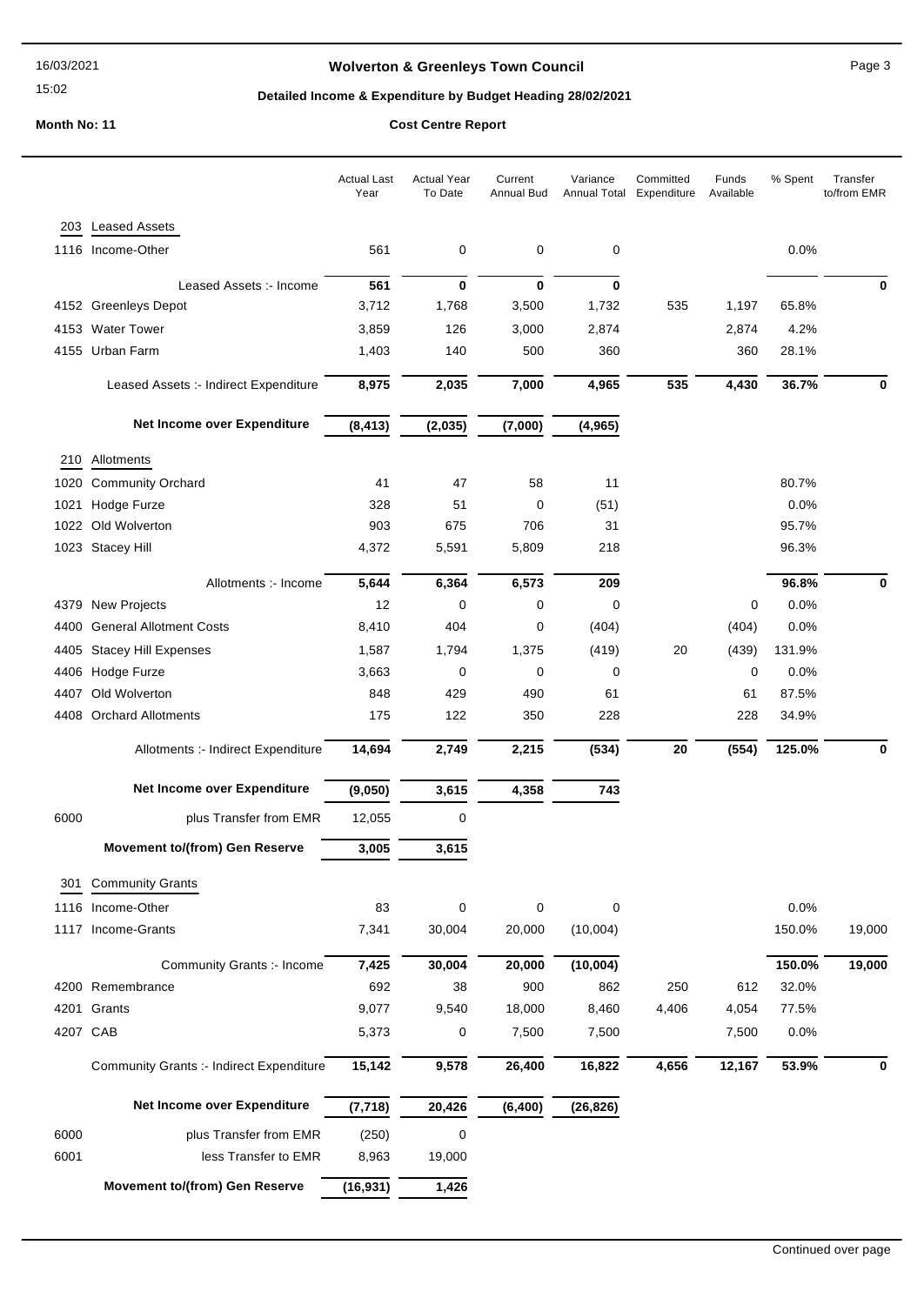## **Wolverton & Greenleys Town Council** Magnetic Page 4

## **Detailed Income & Expenditure by Budget Heading 28/02/2021**

|          |                                                 | <b>Actual Last</b><br>Year | <b>Actual Year</b><br>To Date | Current<br>Annual Bud | Variance<br>Annual Total | Committed<br>Expenditure | Funds<br>Available | % Spent    | Transfer<br>to/from EMR |
|----------|-------------------------------------------------|----------------------------|-------------------------------|-----------------------|--------------------------|--------------------------|--------------------|------------|-------------------------|
| 305      | <b>Community Projects</b>                       |                            |                               |                       |                          |                          |                    |            |                         |
|          | 1002 BIB income                                 | 425                        | 0                             | 0                     | 0                        |                          |                    | 0.0%       |                         |
|          | 1100 Income-Newsletter & Adverts                | 3,731                      | 1,859                         | 3,800                 | 1,941                    |                          |                    | 48.9%      |                         |
|          | 1116 Income-Other                               | 563                        | 0                             | 0                     | 0                        |                          |                    | 0.0%       |                         |
|          | 1125 Hodge Lea Meeting Place                    | 6,271                      | 795                           | 4,500                 | 3,705                    |                          |                    | 17.7%      |                         |
|          | Community Projects :- Income                    | 10,990                     | 2,654                         | 8,300                 | 5,646                    |                          |                    | 32.0%      | 0                       |
|          | 4273 MK12 Partnership                           | 0                          | 0                             | 2,500                 | 2,500                    | 1,150                    | 1,350              | 46.0%      |                         |
|          | <b>Community Projects :- Direct Expenditure</b> | 0                          | 0                             | 2,500                 | 2,500                    | 1,150                    | 1,350              | 46.0%      | 0                       |
| 4209 BIB |                                                 | 3,943                      | 0                             | 0                     | 0                        |                          | $\mathbf 0$        | 0.0%       | 13                      |
| 4230     | <b>Floodlight Running Costs</b>                 | 398                        | 220                           | 500                   | 280                      |                          | 280                | 44.0%      |                         |
| 4231     | Digital Inclusion                               | 3,575                      | (59)                          | 1,000                 | 1,059                    | 1,200                    | (141)              | 114.1%     |                         |
| 4235     | <b>Newsletter Costs</b>                         | 17,349                     | 15,499                        | 17,900                | 2,401                    |                          | 2,401              | 86.6%      |                         |
| 4261     | Hodge Lea Meeting Place                         | 15,155                     | 3,135                         | 4,500                 | 1,365                    | 358                      | 1,007              | 77.6%      |                         |
| 4262     | Hodge Lea Croft Improvements                    | 36                         | 0                             | 0                     | 0                        |                          | 0                  | 0.0%       |                         |
| 4263     | <b>Greenleys Community Garden</b>               | 6,390                      | 0                             | 0                     | 0                        | (1,025)                  | 1,025              | 0.0%       |                         |
| 4315     | Equipmt Purchase & Maint.                       | 29                         | 0                             | 0                     | 0                        |                          | 0                  | 0.0%       |                         |
|          | 4379 New Projects                               | 1,513                      | 1,534                         | 8,598                 | 7,064                    |                          | 7,064              | 17.8%      | 1,080                   |
|          | Community Projects :- Indirect Expenditure      | 48,388                     | 20,329                        | 32,498                | 12,169                   | 533                      | 11,636             | 64.2%      | 1,093                   |
|          | Net Income over Expenditure                     | (37, 398)                  | (17, 675)                     | (26, 698)             | (9,023)                  |                          |                    |            |                         |
| 6000     | plus Transfer from EMR                          | 8,105                      | 1,093                         |                       |                          |                          |                    |            |                         |
| 6001     | less Transfer to EMR                            | 900                        | 0                             |                       |                          |                          |                    |            |                         |
|          | <b>Movement to/(from) Gen Reserve</b>           | (30, 193)                  | (16, 582)                     |                       |                          |                          |                    |            |                         |
| 310      | <b>Community Events</b>                         |                            |                               |                       |                          |                          |                    |            |                         |
|          | 1105 Income-Twinning                            | 300                        | 0                             | 1,000                 | 1,000                    |                          |                    | 0.0%       | 300                     |
|          | 1106 Income - Fireworks                         | 1,247                      | 0                             | 2,300                 | 2,300                    |                          |                    | $0.0\%$    |                         |
|          | 1107 Income - Town Trail App                    | 0                          | 0                             | 500                   | 500                      |                          |                    | 0.0%       |                         |
|          | 1108 Income-New projects                        | 3,928                      | (350)                         | 0                     | 350                      |                          |                    | 0.0%       |                         |
|          | 1109 Income - Summer Festival                   | 670                        | (120)                         | 0                     | 120                      |                          |                    | 0.0%       |                         |
|          | 1116 Income-Other                               | 11,252                     | 0                             | 0                     | 0                        |                          |                    | 0.0%       |                         |
|          | Community Events :- Income                      | 17,397                     | (470)                         | 3,800                 | 4,270                    |                          |                    | (12.4%)    | 300                     |
|          | 4274 Summer Festival                            | 5,184                      | 519                           | (5,000)               | (5, 519)                 | 1,751                    | (7, 270)           | $(45.4\%)$ | 189                     |
|          | 4275 Town Twinning                              | 1,339                      | 50                            | 2,500                 | 2,450                    |                          | 2,450              | 2.0%       |                         |
|          | 4277 Fireworks                                  | 7,822                      | 1,563                         | 3,200                 | 1,638                    | 1,543                    | 95                 | 97.0%      |                         |
|          | 4278 Lantern Festival                           | 5,149                      | 1,821                         | 5,140                 | 3,319                    |                          | 3,319              | 35.4%      | 849                     |
|          | 4379 New Projects                               | 900                        | 0                             | 0                     | 0                        | 2,978                    | (2,978)            | 0.0%       |                         |
|          | <b>Community Events :- Indirect Expenditure</b> | 20,395                     | 3,953                         | 5,840                 | 1,887                    | 6,272                    | (4, 385)           | 175.1%     | 1,038                   |
|          | Net Income over Expenditure                     | (2,998)                    | (4, 423)                      | (2,040)               | 2,383                    |                          |                    |            |                         |
|          |                                                 |                            |                               |                       |                          |                          |                    |            |                         |
| 6000     | plus Transfer from EMR                          | (1, 442)                   | 1,038                         |                       |                          |                          |                    |            |                         |
| 6001     | less Transfer to EMR                            | 0                          | (574)                         |                       |                          |                          |                    |            |                         |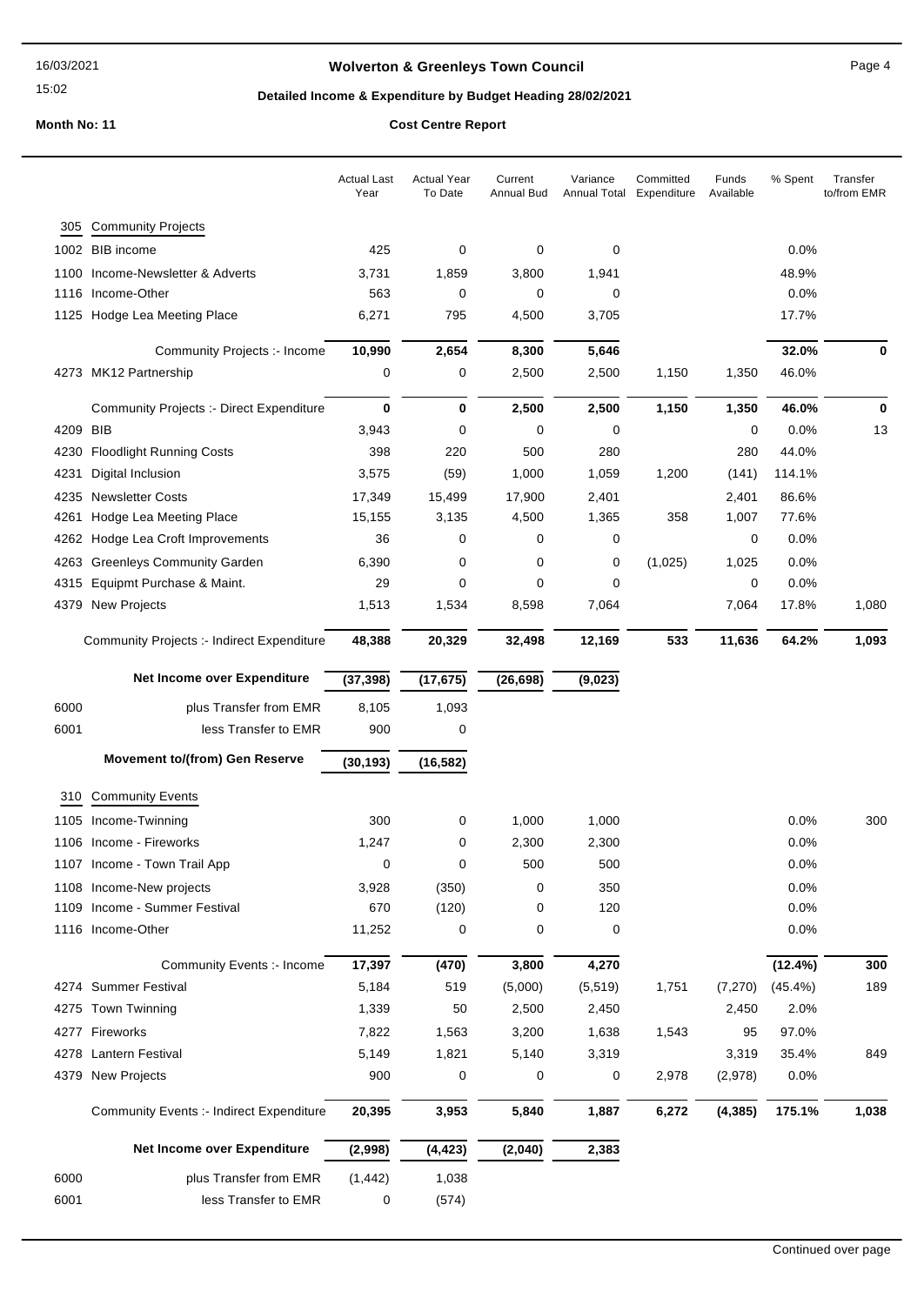## **Wolverton & Greenleys Town Council Page 5** Page 5

## **Detailed Income & Expenditure by Budget Heading 28/02/2021**

| <b>Movement to/(from) Gen Reserve</b><br>(4, 440)<br>(2,811)<br><b>Town Upkeep</b><br>401<br>0.0%<br>1116 Income-Other<br>1,992<br>0<br>0<br>0<br>0<br>$\bf{0}$<br>0<br>0<br>Town Upkeep :- Income<br>1,992<br>4209 BIB<br>0<br>2,242<br>2,500<br>258<br>45<br>213<br>91.5%<br>345<br>4302 Dog Waste Collection<br>10,102<br>10,611<br>13,000<br>2,389<br>2,389<br>81.6%<br>4303 Road Sweeping<br>1,653<br>(1,653)<br>1,654<br>0<br>0<br>(1,653)<br>$0.0\%$<br><b>Caretaker Costs</b><br>505<br>226<br>400<br>174<br>4310<br>174<br>56.5%<br>4315 Equipmt Purchase & Maint.<br>56,911<br>0<br>0<br>0<br>$\mathbf 0$<br>0.0%<br>(1,950)<br>4316 Planting<br>12,106<br>15,110<br>13,160<br>(1,950)<br>114.8%<br>680<br>0<br>0<br>0<br>4319 Weed Machine Operation<br>0<br>0.0%<br>4320 Vehicle Running Costs<br>2,637<br>2,476<br>2,800<br>324<br>324<br>88.4%<br>0<br>0.0%<br>6,092<br>0<br>0<br>0<br>4379 New Projects<br>32,317<br>31,860<br>(457)<br>45<br>Town Upkeep :- Indirect Expenditure<br>89,034<br>(502)<br>101.6%<br>Net Income over Expenditure<br>(87, 042)<br>(32, 317)<br>457<br>(31, 860)<br>1,999<br>6000<br>plus Transfer from EMR<br>59,621<br>6001<br>less Transfer to EMR<br>0<br>240<br>Movement to/(from) Gen Reserve<br>(27, 421)<br>(30, 559)<br>Town Upkeep-Projects<br>405<br>4315 Equipmt Purchase & Maint.<br>0<br>910<br>0<br>(910)<br>(910)<br>0.0%<br>13,197<br>23,482<br>29,202<br>5,720<br>4,207<br>1,512<br>94.8%<br>189<br>4370<br>Christmas Lights<br><b>New Projects</b><br>17,601<br>2,000<br>(2,000)<br>(2,000)<br>0.0%<br>1,100<br>4379<br>0<br>Bloomer Siting & Town Trail<br>936<br>0<br>0<br>0<br>0.0%<br>4385<br>0<br>4386 Directional Signage<br>48<br>0<br>0<br>0<br>0.0%<br>0<br>31,782<br>26,392<br>29,202<br>4,207<br>1,289<br>Town Upkeep-Projects :- Indirect Expenditure<br>2,810<br>(1, 398)<br>104.8%<br><b>Net Expenditure</b><br>(31, 782)<br>(26, 392)<br>(29, 202)<br>(2,810)<br>16,615<br>1,289<br>6000<br>plus Transfer from EMR<br>(25, 103)<br><b>Movement to/(from) Gen Reserve</b><br>(15, 167)<br>500 Council<br>0<br>1195 Community infrastructure Inc<br>5,000<br>$\mathbf 0$<br>0<br>0.0%<br>Council :- Income<br>5,000<br>0<br>$\bf{0}$<br>$\mathbf 0$<br>0<br>4119 Insurance |  | <b>Actual Last</b><br>Year | <b>Actual Year</b><br>To Date | Current<br><b>Annual Bud</b> | Variance<br>Annual Total | Committed<br>Expenditure | Funds<br>Available | % Spent | Transfer<br>to/from EMR |
|------------------------------------------------------------------------------------------------------------------------------------------------------------------------------------------------------------------------------------------------------------------------------------------------------------------------------------------------------------------------------------------------------------------------------------------------------------------------------------------------------------------------------------------------------------------------------------------------------------------------------------------------------------------------------------------------------------------------------------------------------------------------------------------------------------------------------------------------------------------------------------------------------------------------------------------------------------------------------------------------------------------------------------------------------------------------------------------------------------------------------------------------------------------------------------------------------------------------------------------------------------------------------------------------------------------------------------------------------------------------------------------------------------------------------------------------------------------------------------------------------------------------------------------------------------------------------------------------------------------------------------------------------------------------------------------------------------------------------------------------------------------------------------------------------------------------------------------------------------------------------------------------------------------------------------------------------------------------------------------------------------------------------------------------------------------------------------------------------------------------------------------------------------------------------------------------------------------------------------------------------|--|----------------------------|-------------------------------|------------------------------|--------------------------|--------------------------|--------------------|---------|-------------------------|
|                                                                                                                                                                                                                                                                                                                                                                                                                                                                                                                                                                                                                                                                                                                                                                                                                                                                                                                                                                                                                                                                                                                                                                                                                                                                                                                                                                                                                                                                                                                                                                                                                                                                                                                                                                                                                                                                                                                                                                                                                                                                                                                                                                                                                                                      |  |                            |                               |                              |                          |                          |                    |         |                         |
|                                                                                                                                                                                                                                                                                                                                                                                                                                                                                                                                                                                                                                                                                                                                                                                                                                                                                                                                                                                                                                                                                                                                                                                                                                                                                                                                                                                                                                                                                                                                                                                                                                                                                                                                                                                                                                                                                                                                                                                                                                                                                                                                                                                                                                                      |  |                            |                               |                              |                          |                          |                    |         |                         |
|                                                                                                                                                                                                                                                                                                                                                                                                                                                                                                                                                                                                                                                                                                                                                                                                                                                                                                                                                                                                                                                                                                                                                                                                                                                                                                                                                                                                                                                                                                                                                                                                                                                                                                                                                                                                                                                                                                                                                                                                                                                                                                                                                                                                                                                      |  |                            |                               |                              |                          |                          |                    |         |                         |
|                                                                                                                                                                                                                                                                                                                                                                                                                                                                                                                                                                                                                                                                                                                                                                                                                                                                                                                                                                                                                                                                                                                                                                                                                                                                                                                                                                                                                                                                                                                                                                                                                                                                                                                                                                                                                                                                                                                                                                                                                                                                                                                                                                                                                                                      |  |                            |                               |                              |                          |                          |                    |         |                         |
|                                                                                                                                                                                                                                                                                                                                                                                                                                                                                                                                                                                                                                                                                                                                                                                                                                                                                                                                                                                                                                                                                                                                                                                                                                                                                                                                                                                                                                                                                                                                                                                                                                                                                                                                                                                                                                                                                                                                                                                                                                                                                                                                                                                                                                                      |  |                            |                               |                              |                          |                          |                    |         |                         |
|                                                                                                                                                                                                                                                                                                                                                                                                                                                                                                                                                                                                                                                                                                                                                                                                                                                                                                                                                                                                                                                                                                                                                                                                                                                                                                                                                                                                                                                                                                                                                                                                                                                                                                                                                                                                                                                                                                                                                                                                                                                                                                                                                                                                                                                      |  |                            |                               |                              |                          |                          |                    |         |                         |
|                                                                                                                                                                                                                                                                                                                                                                                                                                                                                                                                                                                                                                                                                                                                                                                                                                                                                                                                                                                                                                                                                                                                                                                                                                                                                                                                                                                                                                                                                                                                                                                                                                                                                                                                                                                                                                                                                                                                                                                                                                                                                                                                                                                                                                                      |  |                            |                               |                              |                          |                          |                    |         |                         |
|                                                                                                                                                                                                                                                                                                                                                                                                                                                                                                                                                                                                                                                                                                                                                                                                                                                                                                                                                                                                                                                                                                                                                                                                                                                                                                                                                                                                                                                                                                                                                                                                                                                                                                                                                                                                                                                                                                                                                                                                                                                                                                                                                                                                                                                      |  |                            |                               |                              |                          |                          |                    |         |                         |
|                                                                                                                                                                                                                                                                                                                                                                                                                                                                                                                                                                                                                                                                                                                                                                                                                                                                                                                                                                                                                                                                                                                                                                                                                                                                                                                                                                                                                                                                                                                                                                                                                                                                                                                                                                                                                                                                                                                                                                                                                                                                                                                                                                                                                                                      |  |                            |                               |                              |                          |                          |                    |         |                         |
|                                                                                                                                                                                                                                                                                                                                                                                                                                                                                                                                                                                                                                                                                                                                                                                                                                                                                                                                                                                                                                                                                                                                                                                                                                                                                                                                                                                                                                                                                                                                                                                                                                                                                                                                                                                                                                                                                                                                                                                                                                                                                                                                                                                                                                                      |  |                            |                               |                              |                          |                          |                    |         |                         |
|                                                                                                                                                                                                                                                                                                                                                                                                                                                                                                                                                                                                                                                                                                                                                                                                                                                                                                                                                                                                                                                                                                                                                                                                                                                                                                                                                                                                                                                                                                                                                                                                                                                                                                                                                                                                                                                                                                                                                                                                                                                                                                                                                                                                                                                      |  |                            |                               |                              |                          |                          |                    |         |                         |
|                                                                                                                                                                                                                                                                                                                                                                                                                                                                                                                                                                                                                                                                                                                                                                                                                                                                                                                                                                                                                                                                                                                                                                                                                                                                                                                                                                                                                                                                                                                                                                                                                                                                                                                                                                                                                                                                                                                                                                                                                                                                                                                                                                                                                                                      |  |                            |                               |                              |                          |                          |                    |         |                         |
|                                                                                                                                                                                                                                                                                                                                                                                                                                                                                                                                                                                                                                                                                                                                                                                                                                                                                                                                                                                                                                                                                                                                                                                                                                                                                                                                                                                                                                                                                                                                                                                                                                                                                                                                                                                                                                                                                                                                                                                                                                                                                                                                                                                                                                                      |  |                            |                               |                              |                          |                          |                    |         |                         |
|                                                                                                                                                                                                                                                                                                                                                                                                                                                                                                                                                                                                                                                                                                                                                                                                                                                                                                                                                                                                                                                                                                                                                                                                                                                                                                                                                                                                                                                                                                                                                                                                                                                                                                                                                                                                                                                                                                                                                                                                                                                                                                                                                                                                                                                      |  |                            |                               |                              |                          |                          |                    |         | 1,999                   |
|                                                                                                                                                                                                                                                                                                                                                                                                                                                                                                                                                                                                                                                                                                                                                                                                                                                                                                                                                                                                                                                                                                                                                                                                                                                                                                                                                                                                                                                                                                                                                                                                                                                                                                                                                                                                                                                                                                                                                                                                                                                                                                                                                                                                                                                      |  |                            |                               |                              |                          |                          |                    |         |                         |
|                                                                                                                                                                                                                                                                                                                                                                                                                                                                                                                                                                                                                                                                                                                                                                                                                                                                                                                                                                                                                                                                                                                                                                                                                                                                                                                                                                                                                                                                                                                                                                                                                                                                                                                                                                                                                                                                                                                                                                                                                                                                                                                                                                                                                                                      |  |                            |                               |                              |                          |                          |                    |         |                         |
|                                                                                                                                                                                                                                                                                                                                                                                                                                                                                                                                                                                                                                                                                                                                                                                                                                                                                                                                                                                                                                                                                                                                                                                                                                                                                                                                                                                                                                                                                                                                                                                                                                                                                                                                                                                                                                                                                                                                                                                                                                                                                                                                                                                                                                                      |  |                            |                               |                              |                          |                          |                    |         |                         |
|                                                                                                                                                                                                                                                                                                                                                                                                                                                                                                                                                                                                                                                                                                                                                                                                                                                                                                                                                                                                                                                                                                                                                                                                                                                                                                                                                                                                                                                                                                                                                                                                                                                                                                                                                                                                                                                                                                                                                                                                                                                                                                                                                                                                                                                      |  |                            |                               |                              |                          |                          |                    |         |                         |
|                                                                                                                                                                                                                                                                                                                                                                                                                                                                                                                                                                                                                                                                                                                                                                                                                                                                                                                                                                                                                                                                                                                                                                                                                                                                                                                                                                                                                                                                                                                                                                                                                                                                                                                                                                                                                                                                                                                                                                                                                                                                                                                                                                                                                                                      |  |                            |                               |                              |                          |                          |                    |         |                         |
|                                                                                                                                                                                                                                                                                                                                                                                                                                                                                                                                                                                                                                                                                                                                                                                                                                                                                                                                                                                                                                                                                                                                                                                                                                                                                                                                                                                                                                                                                                                                                                                                                                                                                                                                                                                                                                                                                                                                                                                                                                                                                                                                                                                                                                                      |  |                            |                               |                              |                          |                          |                    |         |                         |
|                                                                                                                                                                                                                                                                                                                                                                                                                                                                                                                                                                                                                                                                                                                                                                                                                                                                                                                                                                                                                                                                                                                                                                                                                                                                                                                                                                                                                                                                                                                                                                                                                                                                                                                                                                                                                                                                                                                                                                                                                                                                                                                                                                                                                                                      |  |                            |                               |                              |                          |                          |                    |         |                         |
|                                                                                                                                                                                                                                                                                                                                                                                                                                                                                                                                                                                                                                                                                                                                                                                                                                                                                                                                                                                                                                                                                                                                                                                                                                                                                                                                                                                                                                                                                                                                                                                                                                                                                                                                                                                                                                                                                                                                                                                                                                                                                                                                                                                                                                                      |  |                            |                               |                              |                          |                          |                    |         |                         |
|                                                                                                                                                                                                                                                                                                                                                                                                                                                                                                                                                                                                                                                                                                                                                                                                                                                                                                                                                                                                                                                                                                                                                                                                                                                                                                                                                                                                                                                                                                                                                                                                                                                                                                                                                                                                                                                                                                                                                                                                                                                                                                                                                                                                                                                      |  |                            |                               |                              |                          |                          |                    |         |                         |
|                                                                                                                                                                                                                                                                                                                                                                                                                                                                                                                                                                                                                                                                                                                                                                                                                                                                                                                                                                                                                                                                                                                                                                                                                                                                                                                                                                                                                                                                                                                                                                                                                                                                                                                                                                                                                                                                                                                                                                                                                                                                                                                                                                                                                                                      |  |                            |                               |                              |                          |                          |                    |         |                         |
|                                                                                                                                                                                                                                                                                                                                                                                                                                                                                                                                                                                                                                                                                                                                                                                                                                                                                                                                                                                                                                                                                                                                                                                                                                                                                                                                                                                                                                                                                                                                                                                                                                                                                                                                                                                                                                                                                                                                                                                                                                                                                                                                                                                                                                                      |  |                            |                               |                              |                          |                          |                    |         |                         |
|                                                                                                                                                                                                                                                                                                                                                                                                                                                                                                                                                                                                                                                                                                                                                                                                                                                                                                                                                                                                                                                                                                                                                                                                                                                                                                                                                                                                                                                                                                                                                                                                                                                                                                                                                                                                                                                                                                                                                                                                                                                                                                                                                                                                                                                      |  |                            |                               |                              |                          |                          |                    |         |                         |
|                                                                                                                                                                                                                                                                                                                                                                                                                                                                                                                                                                                                                                                                                                                                                                                                                                                                                                                                                                                                                                                                                                                                                                                                                                                                                                                                                                                                                                                                                                                                                                                                                                                                                                                                                                                                                                                                                                                                                                                                                                                                                                                                                                                                                                                      |  |                            |                               |                              |                          |                          |                    |         |                         |
|                                                                                                                                                                                                                                                                                                                                                                                                                                                                                                                                                                                                                                                                                                                                                                                                                                                                                                                                                                                                                                                                                                                                                                                                                                                                                                                                                                                                                                                                                                                                                                                                                                                                                                                                                                                                                                                                                                                                                                                                                                                                                                                                                                                                                                                      |  |                            |                               |                              |                          |                          |                    |         |                         |
|                                                                                                                                                                                                                                                                                                                                                                                                                                                                                                                                                                                                                                                                                                                                                                                                                                                                                                                                                                                                                                                                                                                                                                                                                                                                                                                                                                                                                                                                                                                                                                                                                                                                                                                                                                                                                                                                                                                                                                                                                                                                                                                                                                                                                                                      |  |                            |                               |                              |                          |                          |                    |         |                         |
|                                                                                                                                                                                                                                                                                                                                                                                                                                                                                                                                                                                                                                                                                                                                                                                                                                                                                                                                                                                                                                                                                                                                                                                                                                                                                                                                                                                                                                                                                                                                                                                                                                                                                                                                                                                                                                                                                                                                                                                                                                                                                                                                                                                                                                                      |  |                            |                               |                              |                          |                          |                    |         |                         |
|                                                                                                                                                                                                                                                                                                                                                                                                                                                                                                                                                                                                                                                                                                                                                                                                                                                                                                                                                                                                                                                                                                                                                                                                                                                                                                                                                                                                                                                                                                                                                                                                                                                                                                                                                                                                                                                                                                                                                                                                                                                                                                                                                                                                                                                      |  |                            |                               |                              |                          |                          |                    |         |                         |
|                                                                                                                                                                                                                                                                                                                                                                                                                                                                                                                                                                                                                                                                                                                                                                                                                                                                                                                                                                                                                                                                                                                                                                                                                                                                                                                                                                                                                                                                                                                                                                                                                                                                                                                                                                                                                                                                                                                                                                                                                                                                                                                                                                                                                                                      |  |                            |                               |                              |                          |                          |                    |         |                         |
|                                                                                                                                                                                                                                                                                                                                                                                                                                                                                                                                                                                                                                                                                                                                                                                                                                                                                                                                                                                                                                                                                                                                                                                                                                                                                                                                                                                                                                                                                                                                                                                                                                                                                                                                                                                                                                                                                                                                                                                                                                                                                                                                                                                                                                                      |  | 4,170                      | 3,250                         | 4,896                        | 1,646                    |                          | 1,646              | 66.4%   |                         |
| 1,090<br>4315 Equipmt Purchase & Maint.<br>0<br>0<br>(1,090)<br>18<br>(1, 108)<br>0.0%                                                                                                                                                                                                                                                                                                                                                                                                                                                                                                                                                                                                                                                                                                                                                                                                                                                                                                                                                                                                                                                                                                                                                                                                                                                                                                                                                                                                                                                                                                                                                                                                                                                                                                                                                                                                                                                                                                                                                                                                                                                                                                                                                               |  |                            |                               |                              |                          |                          |                    |         |                         |